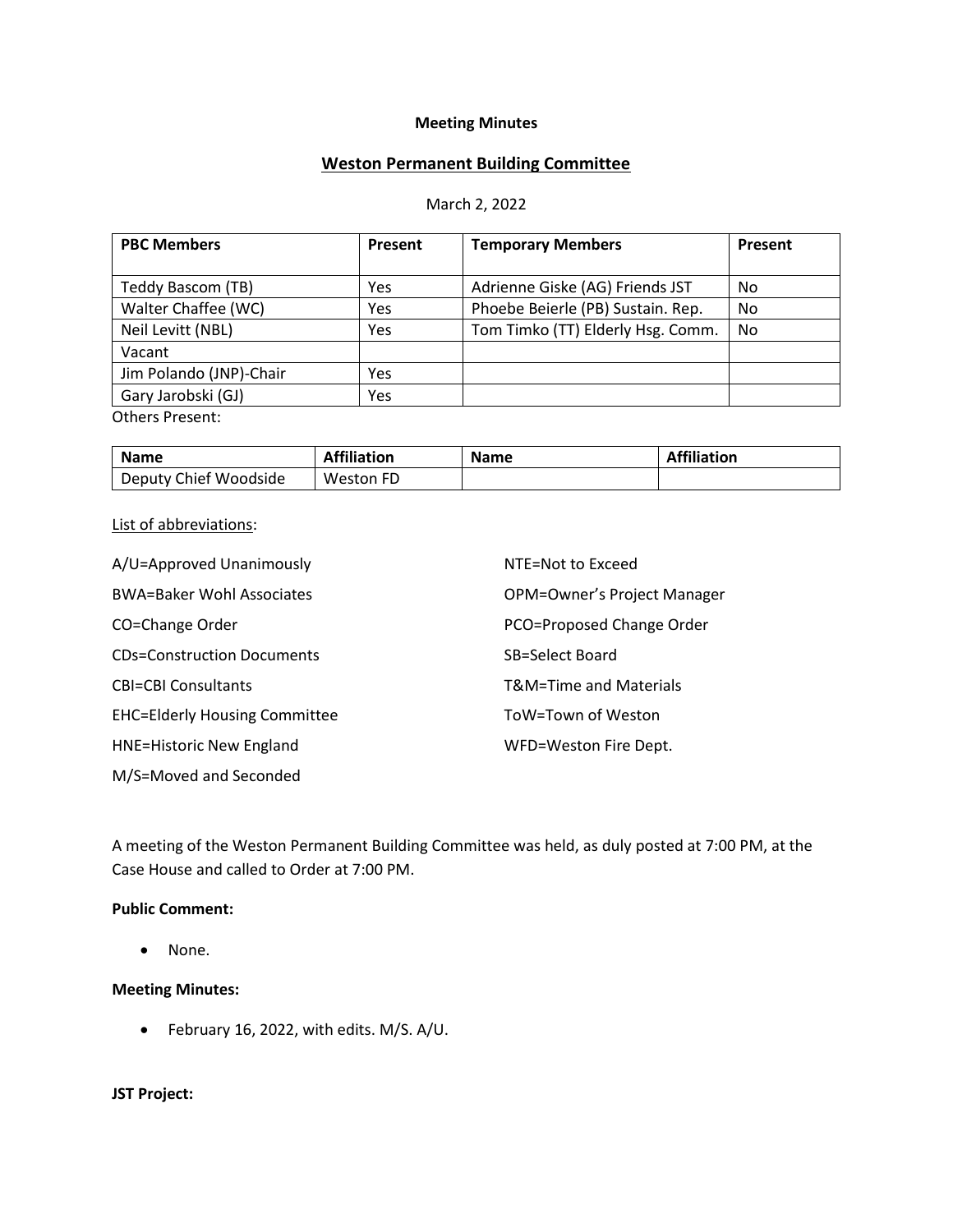- GJ reported that the MOCC landscape contractor has agreed to finish the contracted work and plan to start on May 9<sup>th</sup>.
- GJ noted that MOCC will be starting the fence work soon and plan to be complete by the End of March.
- GJ reported that the second-floor glass panels are due in mid-March.
- GJ reports that the condenser screen material has been ordered through MOCC.
- GJ also noted that Substantial Completion date is being negotiated and full completion will be in phases to include deferred work.
- GJ stated that there are no current issues that the PBC needs to act on.
- GJ stated that there has only been one meeting between the Friends of The JST and the SB to date. Other meetings that were scheduled have not taken place.

# **Middle School RTU Replacement:**

• GJ reported that the second walk through took place and was attended by several contractors.

# **Brook School Apartments Tenant Storage Project**:

- GJ reported that he had a discussion with Tom Timko about timing and construction funding and Tom implied that he may not try to get this project funded at the 2022 Annual Town Meeting.
- GJ also reported that Tom has not asked the Facilities Group or the PBC for assistance with construction budgeting as of this date.

# **High School F Wing Roof Replacement**:

- GJ reported that the final CD's have been forwarded to the PBC for review and comment.
- GJ is working on the front-end with the design team.
- GJ stated that the project will be issued for bidding by mid-March.

# **Memorial Pool Renovation Project:**

- GJ distributed drawings for PBC review and comment, also with a memo outlining the design schedule. The memo proposed submitting CD's for contractor bidding by April 6, 2022 so that bids could be received before Annual Town Meeting.
- After review of the documents is was apparent that finishing the documents in 5 weeks is considered too aggressive based on the preliminary nature of their current status, and that the PBC would not support the proposed schedule.
- The PBC requested GJ to notify the Recreation Commission and the design team of our position.

# **Fire Department Study:**

• PBC discussed comments from each member review of the draft RFP previously emailed to all members.